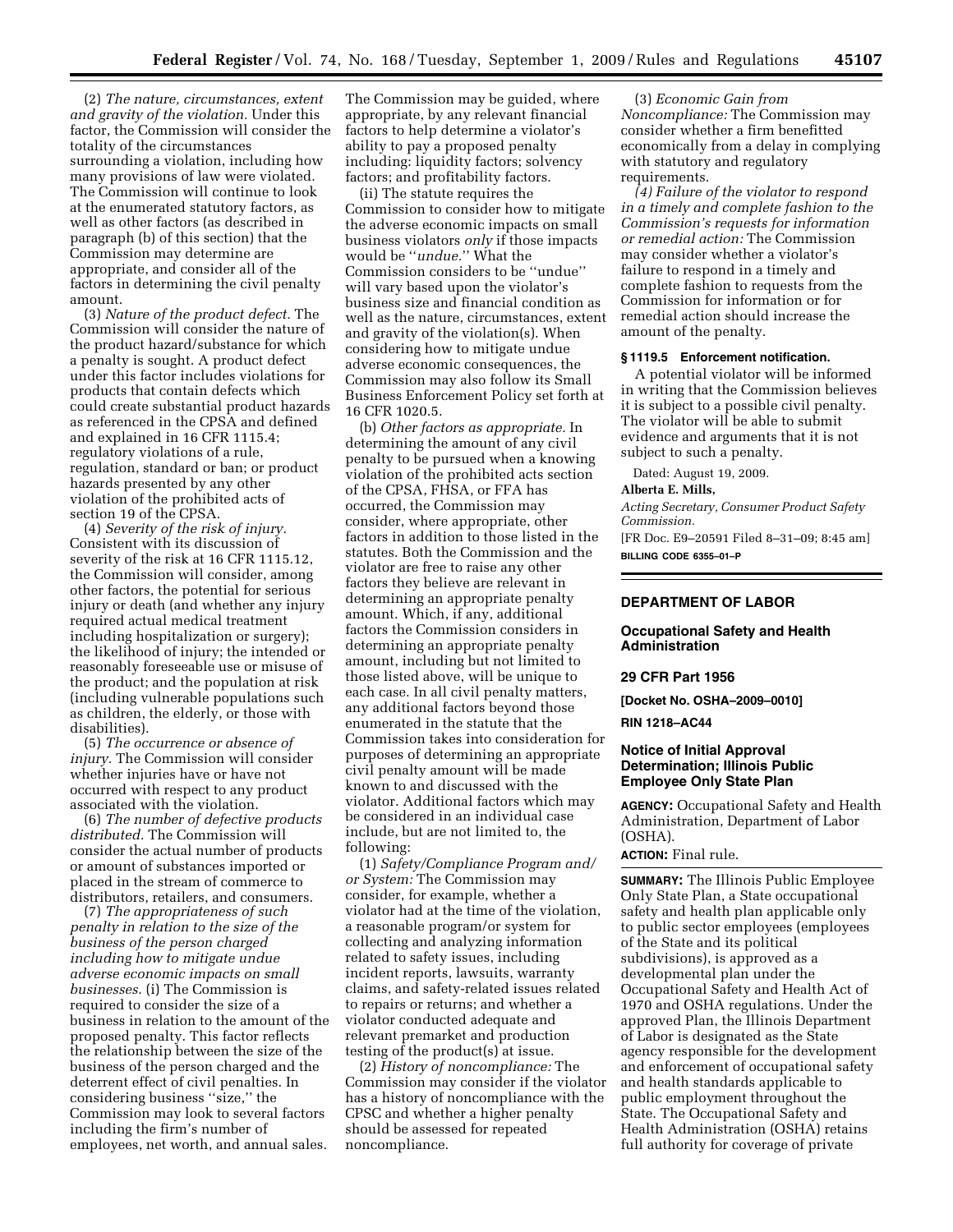sector employees in the State of Illinois as well as for coverage of Federal government employees.

**DATES:** *Effective Date:* September 1, 2009.

## **FOR FURTHER INFORMATION CONTACT:**

*Press inquiries:* Contact Jennifer Ashley, Office of Communications, Room N– 3647, OSHA, U.S. Department of Labor, 200 Constitution Avenue, NW., Washington, DC 20210; Telephone (202) 693–1999.

*General and technical inquiries:*  Contact Barbara Bryant, Director, Office of State Programs, Directorate of Cooperative and State Programs, OSHA, U.S. Department of Labor, Room N– 3700, 200 Constitution Avenue, NW., Washington, DC 20210, Telephone (202) 693–2244 or Fax (202) 693–1671. **SUPPLEMENTARY INFORMATION:** 

#### **A. Introduction**

Section 18 of the Occupational Safety and Health Act of 1970 (the ''Act''), 29 U.S.C. 667, provides that a State which desires to assume responsibility for the development and enforcement of standards relating to any occupational safety and health issue with respect to which a Federal standard has been promulgated may submit a State Plan to the Assistant Secretary of Labor for Occupational Safety and Health (''Assistant Secretary'') documenting the proposed program in detail. Regulations promulgated pursuant to the Act at 29 CFR Part 1956 provide that a State may submit a State Plan for the development and enforcement of occupational safety and health standards applicable only to employees of the State and its political subdivisions (''public employees''). State and local government workers are excluded from Federal coverage under the Act and are provided protection only through the vehicle of a State Plan approved pursuant to Section 18 of the Act.

Under these regulations the Assistant Secretary will approve a State Plan for public employees if the Plan provides for the development and enforcement of standards relating to hazards in employment covered by the Plan which are or will be at least as effective in providing safe and healthful employment and places of employment for public employees as standards promulgated and enforced under section 6 of the OSH Act, giving due consideration to differences between public and private sector employment. In making this determination the Assistant Secretary will consider, among other things, the criteria and indices of effectiveness set forth in 29 CFR Part 1956, Subpart B.

A State Plan for public employees may receive initial approval even though, upon submission, it does not fully meet the criteria set forth in §§ 1956.10 and 1956.11, if it includes satisfactory assurances by the State that it will take the necessary steps, and establishes an acceptable developmental schedule, to meet the criteria within a three year period (29 CFR 1956.2(b)). The Assistant Secretary may publish a notice of ''certification of completion of developmental steps'' when all of a State's developmental commitments have been met satisfactorily (29 CFR 1956.23; 1902.33 and 1902.34) and the Plan is structurally complete. After certification of a State Plan for public employees, OSHA may initiate a period of at least one year of intensive performance monitoring, after which OSHA may make a determination under the procedures of §§ 1902.38, 1902.39, 1902.40 and 1902.41 as to whether, on the basis of actual operations, the criteria set forth in §§ 1956.10 and 1956.11 for ''at least as effective'' State Plan performance are being applied under the Plan.

## **B. History of the Present Proceeding**

In 1973 the Illinois Industrial Commission and the Illinois Department of Labor obtained OSHA approval of a State Plan for the enforcement of occupational safety and health standards covering private sector workplaces as well as a program for public employees in Illinois. That Plan was approved by the Assistant Secretary on November 5, 1973 (38 FR 30436; 29 CFR 1952.280 *et seq.*). The Plan was subsequently withdrawn effective June 30, 1975 by the State of Illinois under the authority of then Governor Dan Walker after the State was unable to make necessary modifications to its program and statutory authority, and its State funding was withdrawn (40 FR 24523).

Since 1985, the Illinois Department of Labor (IDOL), Safety Inspection and Education Division (SIED), has adopted standards and performed inspections in the public sector (State, county, and municipal employees) as outlined under the provisions of the State's existing enabling legislation: the Illinois Safety Inspection and Education Act (SIEA) [820 ILCS 220] and the Illinois Health and Safety Act (HSA) [820 ILCS 225]. In 2005, Illinois began working on a Public Employee Only State Plan and submitted a draft Plan to OSHA in May 2006. OSHA's review findings were detailed in various memoranda and other documents, including a May 18, 2007 letter to the Illinois Department of Labor Director Catherine Shannon.

OSHA determined that the Illinois statutes, as structured, and the proposed State Plan presented several obstacles to meeting the Federal Public Employee Only State Plan approval criteria in 29 CFR 1956. Amendments to both the Illinois Safety Inspection and Education Act and the Illinois Health and Safety Act were proposed and enacted by the Illinois General Assembly and signed into law by the Governor in 2006 and 2007. The amended legislation provides the basis for establishing a comprehensive occupational safety and health program applicable to public employees in the State.

Illinois formally submitted a revised Plan applicable only to public employees for Federal approval on June 18, 2008. Over the next several months, OSHA worked with Illinois in identifying areas of the proposed Plan which needed to be addressed or required clarification. In response to Federal review of the proposed State Plan, supplemental assurances, and revisions, corrections and additions to the Plan were submitted on April 8, 2009 and May 15, 2009. Further modifications were submitted by the State on June 8, 2009. The revised IDOL/SIED Plan has been found to be conceptually approvable as a developmental State Plan.

The Act provides for funding of up to 50% of the State Plan costs, but longstanding language in OSHA's appropriation legislation further provides that OSHA must fund ''\*  $\,$  \*  $\,$  \* no less than 50% of the costs required to be incurred'' by an approved State Plan. Such Federal funds to support the State Plan must be available prior to State Plan approval. The Omnibus Appropriations Act for Fiscal Year 2009 includes \$1.5 million in additional OSHA State Plan grant funds to allow for Department of Labor approval of an Illinois State Plan.

On July 10, 2009, OSHA published notice in the **Federal Register** (74 FR 33189) concerning the submission of the Illinois Public Employee Only State Plan, announcing that initial Federal approval of the Plan was at issue, and offering interested parties an opportunity to review the Plan and submit data, views, arguments or requests for a hearing concerning the Plan. The Illinois Department of Labor similarly published notice of the availability of the State Plan for comment on July 15, 2009 in the *Daily Herald* newspaper in Illinois.

To assist and encourage public participation in the initial approval process, the documents constituting the Illinois State Plan for Public Employees Only are available at *[http://](http://www.regulations.gov)*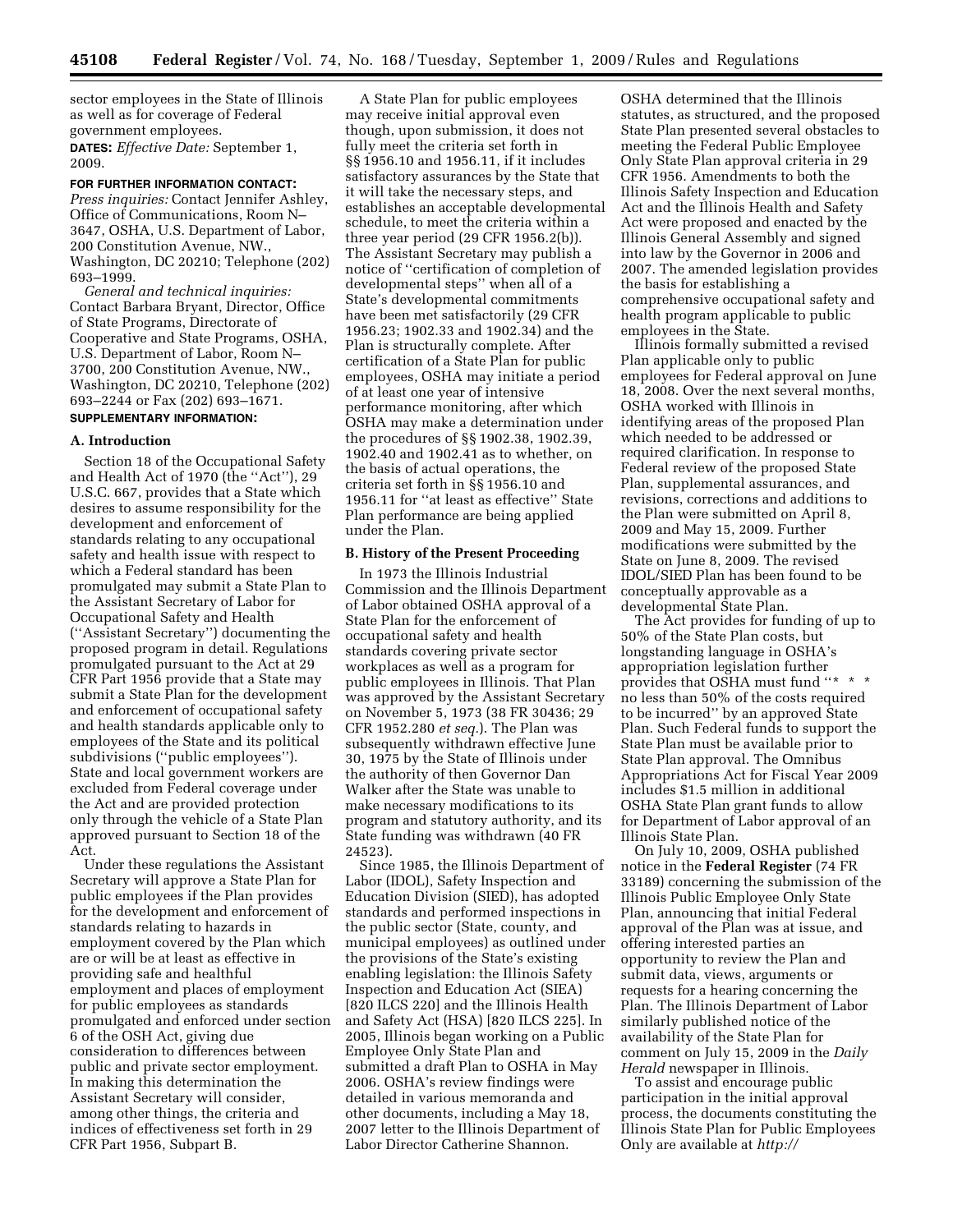*[www.regulations.gov](http://www.regulations.gov)* as Docket No. OSHA–2009–0010. Copies of the Illinois State Plan also were maintained and are available for inspection in the OSHA Docket Office, Technical Data Center, Room N–2625, OSHA, U.S. Department of Labor, 200 Constitution Avenue, NW., Washington, DC 20210; OSHA's Regional Office in Chicago, Illinois, at 230 South Dearborn Street, 32nd Floor, Room 3244, Chicago, IL 60604; and at the Offices of the Illinois Department of Labor, Safety Inspection and Education Division at 1 West Old State Capitol Plaza, 3rd floor, Springfield, IL 62701; 160 North LaSalle Street, Suite C–1300, Chicago, IL 60601; or 2309 West Main Street, Suite 115, Marion IL 62959.

Electronic copies of this notice, as well as news releases and other relevant information, are available on OSHA's Web page at *[http://www.osha.gov.](http://www.osha.gov)* 

# **C. Summary and Evaluation of Comments Received**

In response to OSHA's July 10, 2009, **Federal Register** notice, which announced the submission of the Illinois Public Employee Only State Plan and its availability for public comment, nine (9) written public comments were submitted by: (1) Mark Bishop, Deputy Director, Healthy Schools Campaign (Document # OSHA– 2009–0010–0024); (2) Linda Gibbons, Certified School Nurse, Illinois Association of School Nurses (Document # OSHA–2009–0010–0028); (3) Brenda McCracken and (4) Patrick Genovese, President, Three Rivers Chapter of the American Society of Safety Engineers (Document # OSHA– 2009–0010–0025 and 0026); (5) Lorraine M. Conroy, Associate Professor, Environmental and Occupational Health Sciences, and eight other officials of the University of Illinois, School of Public Health at Chicago (Document # OSHA– 2009–0010–0029); (6) Symantha Aydt, School of Labor and Employment Relations, University of Illinois (Document # OSHA–2009–0010–0030 and 0031); (7) Scott D. Miller, Counsel, American Federation of State, County and Municipal Employees, Council 31, Chicago, Illinois (Document # OSHA– 2009–0010–0032); (8) C. Christopher Patton, President, American Society of Safety Engineers (Document # OSHA– 2009–0010–0034); and (9) John T. Coli, President, Teamsters Joint Council 25 (Document # OSHA–2009–0010–0035).

Mark Bishop, Deputy Director of the Healthy Schools Campaign (exhibit 0024), expressed support for the Illinois PEO State Plan, in particular IDOL's protection of the health and safety of school teachers and staff.

Linda J. Gibbons, Certified School Nurse and member of the Illinois Association of School Nurses (exhibit 0028), also expressed support for the Illinois PEO State Plan.

The comments from Patrick Genovese, President, Three Rivers Chapter of the American Society of Safety Engineers (ASSE) (exhibit 0026), as transmitted by Brenda McCrackin (exhibit 0025), supported the State of Illinois, for its ''\* \* \* intent to establish an Illinois Public Employee Only State Plan'', and the extension of such coverage to all public employees either under Federal standards or through other non-State Plan states following Illinois' example. In addition, Mr. Genovese mentioned efforts ASSE members in Florida have taken to see that public sector workers are protected and the successes that other established State Plans have achieved.

The comments from Lorraine M. Conroy, Associate Professor of Environmental and Occupational Health Sciences at the University of Illinois at Chicago and eight other officials of the University of Illinois, School of Public Health (exhibit 0029), supported approval of the Illinois PEO State Plan. In addition, Ms. Conroy requested clarification in the areas of coverage, the complaint process, discrimination, rule making, penalties, and comprehensive safety and health programs in order to assure that the Illinois program is as effective, or more effective, than Federal OSHA.

Symantha Aydt of the School of Labor and Employment Relations at the University of Illinois (exhibits 0030 and 0031) requested clarifications in several areas, including methods for compelling compliance, the State's voluntary compliance program, and coverage of prisoners and volunteers.

Scott D. Miller, Counsel, American Federation of State, County and Municipal Employees (AFSCME), Council 31 (exhibit 0032), which represents more than 75,000 State government public-service workers as well as ''thousands'' of local government employees in Illinois, supported approval of the Illinois PEO State Plan. However, Mr. Miller, on behalf of AFSCME, requested that the State provide ''a heightened level of assurances'' that it will provide adequate matching funds, that its compliance officers will receive comprehensive training on hazards in the public sector, that it consider expanded use of its first-instance sanction authority, that the independence of its Administrative Law Judges be assured through specific regulations and separation from IDOL's

legal department, that procedural rules be developed to implement the right of employees and their representatives to challenge the State's failure to enforce, and that IDOL undertake outreach beyond its poster to inform public employees of their rights and responsibilities under the Plan.

C. Christopher Patton, President, American Society of Safety Engineers (exhibit 0034) on behalf of its 32,000 members nationwide and 1,400 members in Illinois, supported approval of the Illinois PEO State Plan. Mr. Patton also supported the extension of such coverage to all public employees either under Federal standards or through other non-State Plan states following Illinois' example and mentioned efforts ASSE members in Florida have taken to see that public sector workers are protected.

John T. Coli, President, Teamsters Joint Council 25 (exhibit 0035) supported approval of the Illinois PEO State Plan on behalf of the Joint Council and the 22 local unions under its jurisdiction, who collectively represent approximately 50,000 members in Illinois State and municipal governments. Mr. Coli emphasized the need for adequate assurances that Illinois will fund ''a fully trained and adequate staff,'' support for monetary penalties for failure to correct and egregious violations, the importance of the independence of the adjudicatory process, and workers' right to request a hearing regarding the reasonableness of the abatement period.

Several of the commenters requested that the Plan extend coverage to include safety and health protection of students and other non-employee classes. Both Federal OSHA's and State Plans' jurisdiction is statutorily limited to the working conditions of employees and does not extend to coverage of the general public or of students. However, the Illinois PEO State Plan extends coverage to students who are working, such as teaching or research assistants in public colleges and universities. Improved working conditions for public school employees likely result in benefits for students as well.

OSHA has carefully considered the public comments and finds that none of the commenters offered specific facts or observations that would preclude approval of the Illinois State Plan or questioned whether the plan meets the statutory and regulatory criteria for initial approval as a developmental plan. All of the commenters listed above indicated their support for OSHA approval of the Illinois Public Employee Only State Plan. However, included in the public comment are many useful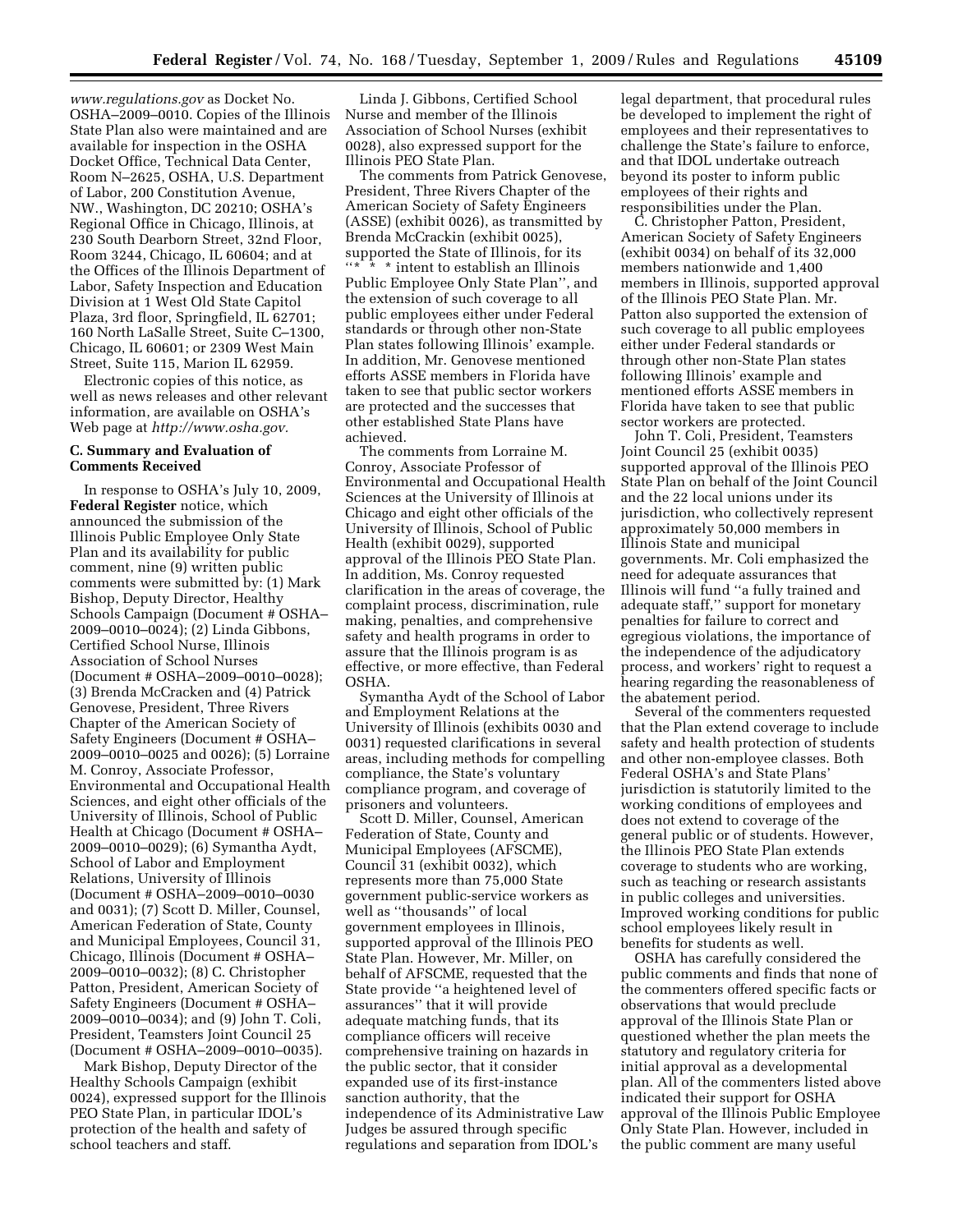suggestions for program clarifications and enhancements. OSHA will require the State to address these issues as they develop the key elements of their program during the next three years. No requests for a public hearing were submitted.

## **D. Review Findings**

As required by 29 CFR 1956.2 in considering the granting of initial approval to a Public Employee Only State Plan, OSHA must determine whether the State Plan meets or will meet the criteria in 29 CFR 1956.10 and the indices of effectiveness in 29 CFR 1956.11. Findings and conclusions in each of the major State Plan areas addressed by 29 CFR 1956 are as follows:

#### *(1) Designated Agency*

Section 18(c)(1) of the OSH Act provides that a State occupational safety and health program must designate a State agency or agencies responsible for administering the Plan throughout the State (29 CFR 1956.10(b)(1)). The Plan must describe the authority and responsibilities of the designated agency and provide assurance that other responsibilities of the agency will not detract from its responsibilities under the Plan (29 CFR 1956.10(b)(2)). The Illinois Department of Labor is designated by the Illinois Safety Inspection and Education Act [820 ILCS 220] and the Illinois Health and Safety Act [820 ILCS 225] as the sole agency responsible for administering and enforcing the public employee protection program in Illinois. The Illinois Department of Labor, Safety Inspection and Education Division is designated as the agency responsible for the Public Employee Only State Plan. The Plan describes the authority of the Illinois Department of Labor and its other responsibilities. (A separate agency, the Illinois Department of Commerce and Economic Development delivers OSHA's On-Site Consultation program to private sector employers throughout the State.) (Illinois State Plan, pp. 1–3)

#### *(2) Scope*

Section 18(c)(6) of the OSH Act provides that the State, to the extent permitted by its law, shall under its Plan establish and maintain an effective and comprehensive occupational safety and health program applicable to all employees of the State and its political subdivisions. Only where a State is constitutionally precluded from regulating occupational safety and health conditions in certain political subdivisions may the State exclude such

political subdivision employees from further coverage (29 CFR 1956.2(c)(1)). Further, the State may not exclude any occupational, industrial or hazard groupings from coverage under its Plan unless OSHA finds that the State has shown there is no necessity for such coverage (29 CFR 1956.2(c)(2)).

The scope of the Illinois State Plan includes any employee of the State, including members of the General Assembly, members of the various State commissions, persons employed by public universities and colleges, and employees of counties, cities, townships, school districts, municipal corporations, *etc.* No employees of any political subdivision of the State or local government are excluded from the Plan. However, the definition of public employee does not extend to students or incarcerated or committed individuals in public institutions, or volunteers, unless they receive benefits such as health insurance or Workers' Compensation. The Illinois Department of Labor will adopt all Federal OSHA occupational safety and health standards, and the Plan excludes no occupational, industrial or hazard grouping.

Consequently, OSHA finds that the Illinois Plan contains satisfactory assurances that no employees of the State and its political subdivisions are excluded from coverage, and the plan excludes no occupational, industrial or hazard grouping. (Illinois State Plan, p. 2)

### *(3) Standards*

Section 18(c)(2) of the OSH Act requires State Plans to provide for occupational safety and health standards which are at least as effective as Federal OSHA standards. A State Plan for public employees must therefore provide for the development or adoption of such standards and must contain assurances that the State will continue to develop or adopt such standards (29 CFR 1956.10(c); 1956.11(b)(2)(ii)). A State may establish the same standards as Federal OSHA (29 CFR 1956.11(a)(1)), or alternative standards that are at least as effective as those of Federal OSHA (29 CFR 1956.11(a)(2)). Where a State's standards are not identical to Federal OSHA, they must meet the following criteria: they must be promulgated through a procedure allowing for consideration of all pertinent factual information and participation of all interested persons (29 CFR 1956.11(b)(2)(iii)); must, where dealing with toxic materials or harmful physical agents, assure employee protection throughout his or her working life (29 CFR 1956. 11(b)(2)(i));

must provide for furnishing employees appropriate information regarding hazards in the workplace through labels, posting, medical examinations, etc. (29 CFR 1956.11(b)(2)(vi)); and, must require suitable protective equipment, technological control, monitoring, etc. (29 CFR 1956.11(b)(2)(vii)).

In addition, the State Plan must provide for prompt and effective standards setting actions for protection of employees against new and unforeseen hazards, by such means as authority to promulgate emergency temporary standards (29 CFR  $1956.11(b)(2)(v)$ .

Under the Plan's legislation, the Illinois Safety Inspection and Education Act [820 ILCS 220] and the Illinois Health and Safety Act [820 ILCS 225], the Illinois Department of Labor has full authority to adopt standards and regulations and enforce and administer all laws and rules protecting the safety and health of employees of the State and its political subdivisions. The procedures for State adoption of Federal occupational safety and health standards include publication of a first and second notice in the *Illinois Register*, opportunity for a public hearing, notification to the Joint Committee on Administrative Rules, etc., in accordance with the Illinois Administrative Procedures Act [5 ICLS 100]. Illinois has adopted State standards identical to Federal occupational safety and health standards as promulgated through September 30, 2005. The State Plan includes a commitment to update all standards within one year after Plan approval. The Plan also provides that future OSHA standards and revisions will be adopted by the State within six months of Federal promulgation in accordance with the requirements at 29 CFR 1953.5.

Under the Plan, the Illinois Department of Labor has the authority to adopt alternative or different occupational safety and health standards where no Federal standards are applicable or where more stringent standards are deemed advisable. Such standards will be adopted in accordance with the State Acts and the Illinois Administrative Procedures Act, which include provisions allowing submissions from interested persons and the opportunity to participate in any hearing for the development, modification or establishment of standards. (Illinois State Plan, pp. 4–6)

The Illinois State Plan also provides for the adoption of Federal emergency temporary standards within 30 days of Federal promulgation. (Illinois State Plan pp. 5–6)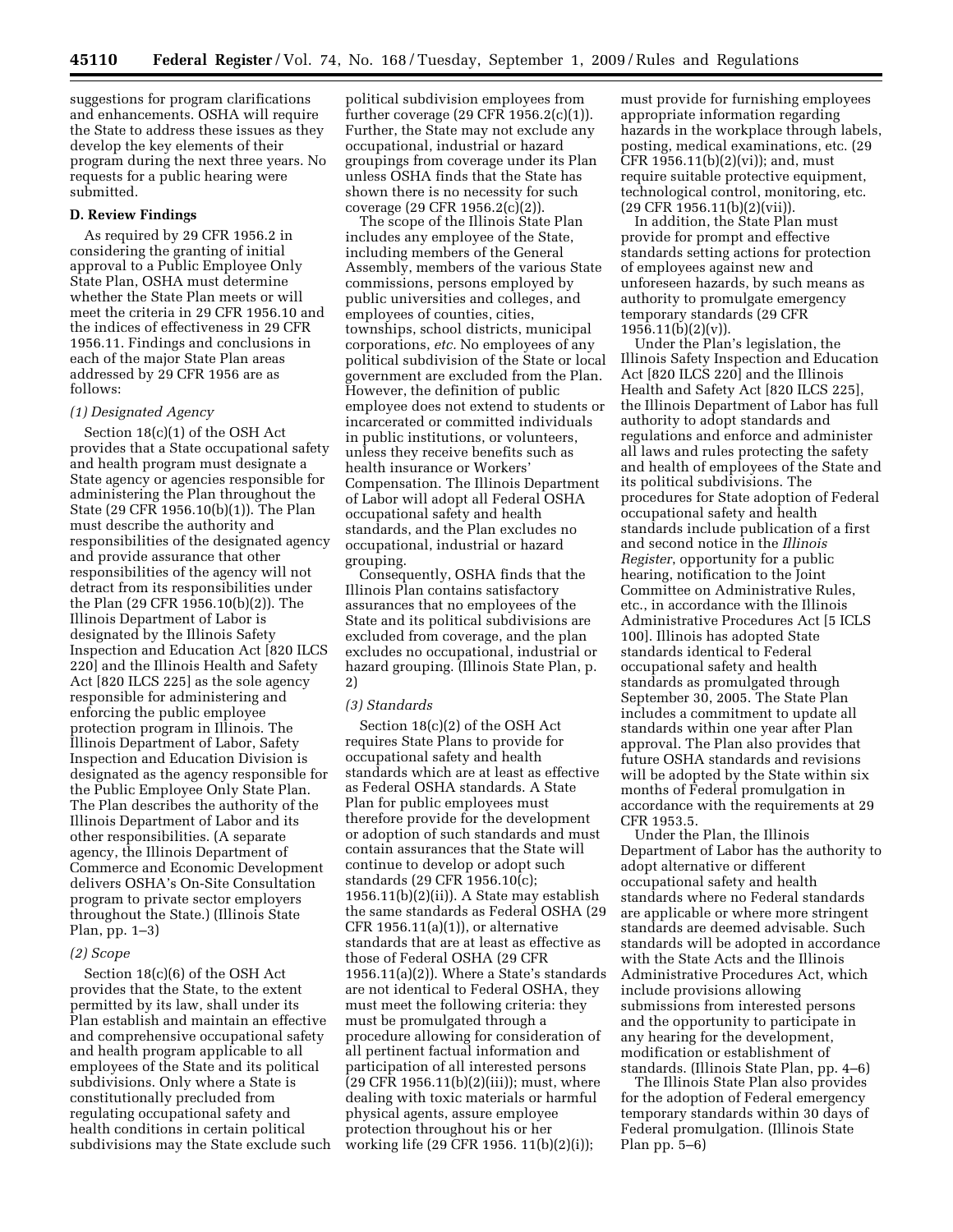Based on the preceding Plan provisions, assurances, and commitments, OSHA finds the Illinois State Plan to have met the statutory and regulatory requirements for initial plan approval with respect to occupational safety and health standards.

#### *(4) Variances*

A State Plan must provide authority for the granting of variances from State standards upon application of a public employer or employers which corresponds to variances authorized under the OSH Act, and for consideration of the views of interested parties, by such means as giving affected employees notice of each application and an opportunity to request and participate in hearings or other appropriate proceedings relating to applications for variances (29 CFR  $1956.11(b)(2)(iv)$ ).

Section 4.2 of the Illinois Health and Safety Act [820 ILCS 225] includes provisions for the granting of permanent and temporary variances from State standards to public employers in terms substantially similar to the variance provisions contained in the Federal Act. The State provisions require employee notification of variance applications as well as employee rights to participate in hearings held on variance applications. Variances may not be granted unless it is established that adequate protection is afforded employees under the terms of the variance. However, the State's variance procedures at 56 ILAC 350.40 require revision. The State has provided assurances in its developmental schedule that within two years of initial plan approval it will amend its regulations to reflect variance provisions equivalent to those contained in the Federal 29 CFR 1905. (Illinois State Plan pp. 7–8 and 19)

## *(5) Enforcement*

Section 18(c)(2) of the OSH Act and 29 CFR 1956.10(d)(1) require a State Plan to include provisions for enforcement of State standards which are or will be at least as effective in providing safe and healthful employment and places of employment as the Federal program, and to assure that the State's enforcement program for public employees will continue to be at least as effective as the Federal program in the private sector.

*(a) Legal Authority.* The State must require public employer and employee compliance with all applicable standards, rules and orders (29 CFR 1956.10(d)(2)) and must have the legal authority for standards enforcement (section 18(c)(4)), including compulsory process (29 CFR 1956.11(c)(2)(viii)).

Section 3 of the Illinois Health and Safety Act [820 ILCS 225/3] establishes the duty of public employers to provide a place of employment free of recognized hazards, to comply with the Illinois Department of Labor's occupational safety and health standards, to inform employees of their protections and obligations and provide information on hazards in the workplace. Public employees must comply with all standards and regulations applicable to their own actions and conduct.

*(b) Inspections.* A State Plan must provide for inspection of covered workplaces, including in response to complaints, where there are reasonable grounds to believe a hazard exists (29 CFR 1956.11(c)(2)(i)).

When no compliance action results from inspection of violations alleged by employee complaints, the State must notify the complainant of its decision not to take compliance action by such means as written notification and opportunity for informal review (29 CFR  $1956.11(c)(2)(iii)$ ).

Sections 2 and 2.1 of the Illinois Safety Inspection and Education Act (SIEA) [820 ILCS 220] provide for inspections of covered workplaces, including inspections in response to employee complaints, by the Director of Labor. If a determination is made that an employee complaint does not warrant an inspection, the complainant will be notified in writing of such determination. The complainant will be notified of the results of any inspection in writing and provided a copy of any citation that is issued. Employee complainants may request that their names not be revealed. (Illinois State Plan, pp. 10–11)

*(c) Employee Notice and Participation in Inspection.* In conducting inspections, the State Plan must provide an opportunity for employees and their representatives to point out possible violations through such means as employee accompaniment or interviews with employees (29 CFR 1956.11(c)(2)(ii)).

The Illinois Safety Inspection and Education Act provides the opportunity for employer and employee representatives to accompany a Department of Labor inspector for the purpose of aiding the inspection. Where there is no authorized employee representative, the inspectors are required to consult with a reasonable number of employees concerning matters of safety and health in the workplace. (820 ILCS 220/2(b)(6))

In addition, the State Plan must provide that employees be informed of their protections and obligations under

the Act by such means as the posting of notices (29 CFR 1956.11(c)(2)(iv)); and provide that employees have access to information on their exposure to regulated agents and access to records of the monitoring of their exposure to such agents (29 CFR 1956.11(c)(2)(vi)).

The Plan provides for notification to employees of their protections and obligations under the Plan by such means as a State poster, required posting of notices of violation, etc. The State has provided assurances in its developmental schedule to update and submit the State poster for posting at all public sector workplaces in the State within one year of initial plan approval. (Illinois State Plan, p. 20)

Section 2.5 of the Illinois Safety Inspection and Education Act authorizes the Director of Labor to issue rules requiring employers to maintain accurate records of employee exposures to potentially toxic materials or harmful physical agents. Information on employee exposure to regulated agents, access to medical and exposure records, and provision and use of suitable protective equipment is provided through State standards which will be updated within one year of plan approval. (Illinois State Plan, p. 13; p. 19)

*(d) Nondiscrimination.* A State is expected to provide appropriate protection to employees against discharge or discrimination for exercising their rights under the State's program, including provision for employer sanctions and employee confidentiality (29 CFR  $1956.11(c)(2)(v)$ 

Section 2.2 of the Illinois Safety Inspection and Education Act [820 ILCS 220] provides that a person may not discharge or in any other way discriminate against any employee because the employee has filed a complaint or instituted or caused to be instituted any proceeding under or related to the Acts or has testified or is about to testify in any such proceeding or because of the exercise by the employee on behalf of himself or herself or others of any right afforded by the State Acts.

The SIEA provides that an employee who believes that he or she has been discharged or otherwise discriminated against by any person in violation of this section may, within 30 calendar days after the violation occurs, file a complaint with the Director of Labor alleging the discrimination. The Plan provides that the Director shall investigate such complaints as appropriate and make a determination within 90 days. If the Director determines that the provisions of this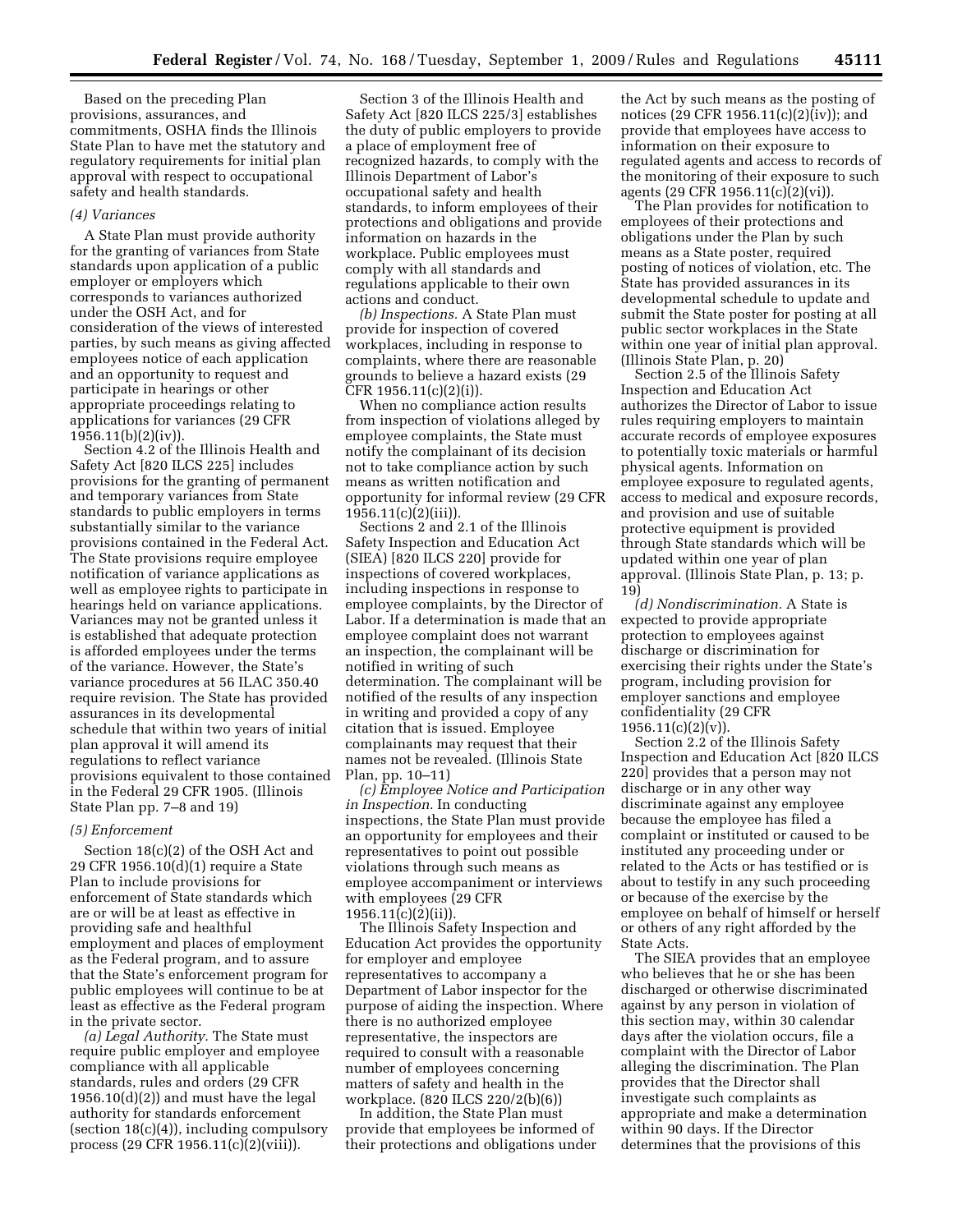section have been violated, the Director shall bring an action in the circuit court for appropriate relief. (820 ILCS 220/2.2 and Illinois State Plan, p.11)

The Illinois State Plan provides for protection of employees against discharge or discrimination resulting from exercise of their rights under the State Acts in terms essentially identical to section 11(c) of the Federal Act.

*(e) Restraint of Imminent Danger.* A State Plan is required to provide for the prompt restraint of imminent danger situations (29 CFR 1956.11(c)(2)(vii)).

Section 2(b)(7)(B) of the Illinois Safety Inspection and Education Act [820 ILCS 220] provides that the Director may file a complaint in the circuit court for appropriate relief, by such means as an order to cease and desist, to restrain any conditions or practices in the workplace which the Director determines, in accordance with the State Acts, are such that a danger exists which could reasonably be expected to cause death or serious physical harm immediately or before the danger could be eliminated through the enforcement process. (Illinois State Plan, p. 10)

*(f) Right of Entry; Advance Notice.* A State program is required to have authority for right of entry to inspect and compulsory process to enforce such right equivalent to the Federal program (section 18(c)(3) of the OSH Act and 29 CFR 1956.10(e)). Likewise, a State is expected to prohibit advance notice of inspection, allowing exception thereto no broader than in the Federal program (29 CFR 1956.10(f)).

Section 2(b)(3) of the Illinois Safety Inspection and Education Act [820 ILCS 220] provides that the Director of Labor has the right to inspect and investigate during regular working hours and at other reasonable times, and within reasonable limits and in a reasonable manner, any such place of employment and all pertinent conditions, structures, machines, apparatus, devices, equipment, and materials therein, and to question privately any such employer, agent or employee.

Section 2.6(a) of the SIEA prohibits advance notice of inspections. A person who gives advance notice of any inspection to be conducted under the authority of this Act or the Health and Safety Act without authority from the Director of Labor, or his or her authorized representative, commits a Class B misdemeanor. (Illinois State Plan, p. 9)

*(g) Citations, Sanctions, and Abatement.* A State Plan is expected to have authority and procedures for promptly notifying employers and employees of violations, including proposed abatement requirements,

identified during inspection, for the proposal of effective first-instance sanctions against employers found in violation of standards, and for prompt employer notification of any such sanctions. In lieu of monetary penalties as a sanction, a complex of enforcement tools and rights, including administrative orders and employees' right to contest, may be demonstrated to be as effective as monetary penalties in achieving compliance in public employment (29 CFR 1956.11(c)(2)(ix) and  $(x)$ ).

The Illinois Safety Inspection and Education Act establishes the authority and general procedures for the Director of Labor to promptly notify public employers and employees of violations, abatement requirements, and to compel compliance. The Director of Labor must issue a written order to comply with reasonable promptness, which in no case may be more than six months after the occurrence of any violation. The SIEA provides that when an inspection of an establishment has been made, and the Director of Labor has issued a citation, the employer shall post such citation or a copy thereof at or near the location where the violation occurred. Each citation shall be in writing; describe with particularity the nature of the violation and include a reference to the provision of the Act, standard, rule, regulation, or order alleged to have been violated; and fix a reasonable time for the abatement of the violation. (820 ILCS 220/2.3)

Although Section 2.3 of the SIEA contains authority for a system of firstinstance monetary penalties, in practice it is the State's intent to issue monetary penalties only for failure to correct and egregious violations. The State has discretionary authority for civil penalties of not more than \$10,000 for repeat and willful violations. Serious and other-than-serious violations may be assessed a penalty of up to \$1,000 per violation and failure-to-correct violations may be assessed a penalty of up to \$1,000 per violation per day. In addition, any public employer who willfully violates any standard, rule, or order can be charged by the Attorney General with a Class 4 felony if that violation causes death to any employee. (Illinois State Plan, p. 11–12)

The State has given an assurance that it will revise its regulations regarding inspections, citations, and proposed penalties to be equivalent to 29 CFR 1903 within two years of plan approval. (Illinois State Plan, p. 19)

*(h) Contested Cases.* A State Plan must have authority and procedures for employer contest of violations alleged by the State, penalties/sanctions and

abatement requirements at full administrative or judicial hearings. Employees must also have the right to contest abatement periods and the opportunity to participate as parties in all proceedings resulting from an employer's contest (29 CFR  $1956.11(c)(2)(xi)$ .

Public employers or their representatives who receive a citation or a proposed penalty may within 15 working days contest the citation, proposed penalty and/or abatement period and request a hearing before an Administrative Law Judge (ALJ) on behalf of the Director. Any public employee or representative may within 15 working days request a hearing before an ALJ regarding the reasonableness of the abatement period. Informal review prior to contest may also be requested at the division level. The ALJ's decision is subject to appeal to the courts. (Illinois State Plan, pp. 12–13)

Although the Illinois Plan does not include an independent authority for review of contested cases, and the Director technically has statutory responsibility for both the enforcement and the appeals process (820 ILCS 220/ 2.4), in practice, Administrative Law Judges hear contested cases without any oversight or review by the Director. ALJ's decisions are subject to judicial review under the Illinois Administrative Review Law. (56 ILCS 350.120). Within one year of plan approval, the State will make appropriate changes to its regulations and procedures to ensure the separation of these functions and the independence of the adjudicatory process. The Director of Labor will remain responsible for the enforcement process, including the issuance of citations and penalties, and their defense, if contested.

The State's developmental schedule also includes an assurance that it will revise its regulations regarding the review system for contested cases to be equivalent to 29 CFR 2200 within two years of plan approval. (Illinois State Plan, p. 19)

*(i) Enforcement Conclusion.*  Accordingly, OSHA finds that the enforcement provisions of the Illinois State Plan as described above meet or will meet the statutory and regulatory requirements for initial State Plan approval.

## *(6) Staffing and Resources*

Section 18(c)(4) of the OSH Act requires State Plans to provide the qualified personnel necessary for the enforcement of standards. In accordance with 29 CFR 1956.10(g), one factor which OSHA must consider in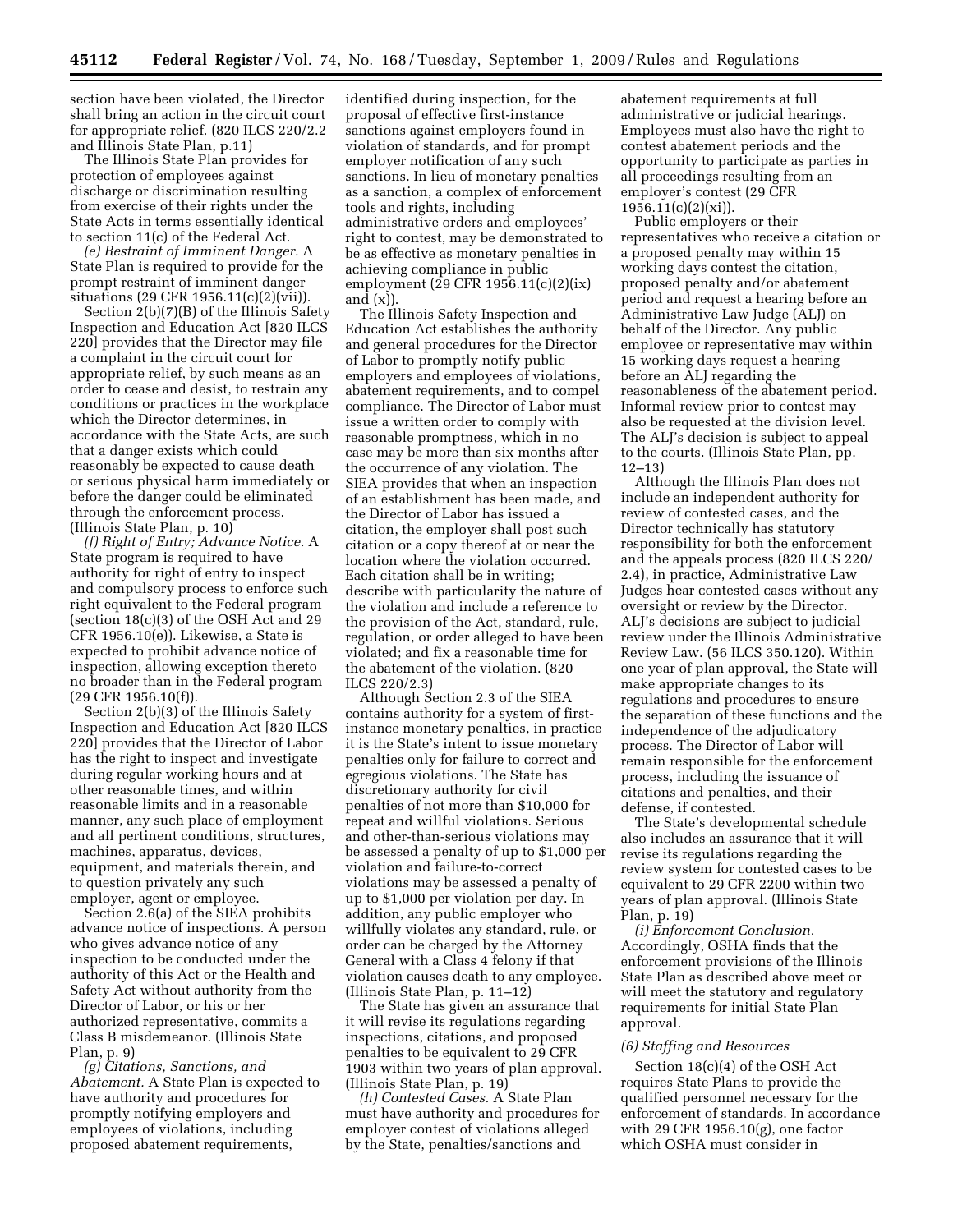considering a plan for initial approval is whether the State has or will have a sufficient number of adequately trained and competent personnel to discharge its responsibilities under the plan.

The Illinois State Plan (p. 17; pp. 19– 20) provides assurances of a fully trained, adequate staff, including 11 safety and 3 health compliance officers for enforcement inspections, and 3 safety and 2 health consultants to provide consultation, training and education services in the public sector. The State has a currently authorized staff of 8 safety and 3 health compliance officers who, in addition to inspections, also perform duties equivalent to OSHA's on-site consultation program. The Plan provides assurances that within three years of plan approval no staff will have dual roles, and the State will have a fully trained, adequate, and separate staff of compliance officers for enforcement inspections, and consultants to perform consultation services in the public sector. As new staff members are hired they will perform either enforcement or consultation functions. The compliance staffing requirements (or benchmarks) for State Plans covering both the private and public sectors are established based on the ''fully effective'' test established in *AFL–CIO* v. *Marshall,* 570 F.2d 1030 (DC Cir. 1978). This staffing test, and the complicated formula used to derive benchmarks for complete private/public sector Plans, are not intended, nor are they appropriate, for application to the staffing needs of public employee only Plans. However, the State has given satisfactory assurance in its Plan that it will meet the requirements of 29 CFR 1956.10 for an adequately trained and qualified staff sufficient for the enforcement of standards. (Illinois State Plan, p. 17; pp. 19–20)

Section 18(c)(5) of the OSH Act requires that the State Plan devote adequate funds for the administration and enforcement of its standards (29 CFR 1956.10(h)). Illinois has funded its public employee safety and health program since 1985 solely utilizing State funds. The State Plan will be funded at \$3 million (\$1.5 million Federal 50% share and \$1.5 million State 50% matching share) during Federal Fiscal Year 2009.

Accordingly, OSHA finds that the Illinois State Plan has provided for sufficient, qualified personnel and adequate funding for the various activities to be carried out under the Plan.

## *(7) Records and Reports*

State Plans must assure that employers in the State submit reports to the Assistant Secretary in the same manner as if the Plan were not in effect (section  $18(c)(7)$ ) of the OSH Act). Under a public employee State Plan, public employers must maintain records and make reports on occupational injuries and illnesses in a manner similar to that required of private sector employers under the OSH Act and 29 CFR 1956.10(i). The Plan must also provide assurances that the designated agency will make such reports to the Assistant Secretary in such form and containing such information as he or she may from time to time require (section 18(c)(8) of the OSH Act and 29 CFR 1956.10(j)).

Illinois has provided assurances in its State Plan (p. 19) that all jurisdictions covered by the State Plan will maintain valid records and make timely reports on occupational injuries and illnesses, as required for private sector employers under the OSH Act. Specific regulations on this aspect of the State Plan will be submitted by Illinois in accord with its developmental schedule, in which the State has agreed to adopt amendments to regulations regarding recordkeeping equivalent to 29 CFR 1904 within two years of plan approval.

Illinois has also provided assurance in its State Plan (p. 20) that it will coordinate with the Illinois Department of Public Health and the Bureau of Labor Statistics (BLS) to expand the current BLS Annual Survey of Injuries and Illnesses in the State to provide more detailed injury, illness, and fatality rates for the public sector within two years of plan approval. Illinois will also provide reports to OSHA in the desired form and participate in OSHA's Integrated Management Information System as well as OSHA's Information System, once deployed. (Illinois State Plan p. 16; p. 20)

OSHA finds that the Illinois State Plan has met the requirements of section 18(c)(7) and (8) of the OSH Act on the employer and State reports to the Assistant Secretary.

## *(8) Voluntary Compliance Program*

A State Plan must undertake programs to encourage voluntary compliance by employers by such means as conducting training and consultation with employers and employees (29 CFR  $1956.11(c)(2)(xii)$ .

The Illinois State Plan (pp. 13–14) provides that the State Department of Labor will continue and expand educational programs for public employees specifically designed to meet the regulatory requirements and needs of the public employer. The Plan also provides that consultation visits and training classes will be conducted at

work sites by request of the employer and will be tailored to the public employer's concerns. In addition, public agencies are encouraged to develop and maintain their own safety and health programs as an adjunct to but not a substitute for the IDOL enforcement program.

Illinois will establish an on-site consultation program for the public sector parallel to Illinois' existing private sector on-site consultation program (under section 21(d) of the OSH Act) within three years of plan approval, which includes establishing a public sector consultation staff separate from enforcement. (Illinois State Plan, p. 19)

OSHA finds that the Illinois State Plan provides for the establishment and administration of an effective voluntary compliance program.

### **E. Decision**

OSHA, after carefully reviewing the Illinois State Plan for the development and enforcement of State standards applicable to State and local government employees and the record developed during the above described proceedings, has determined that the requirements and criteria for initial approval of a developmental State Plan have been met. The Plan is hereby approved as a developmental plan for public employees only under section 18 of the Act and 29 CFR 1956. This decision incorporates the requirements of the Act and of regulations applicable to State Plans generally.

The initial approval of a State Plan for public employees in Illinois is not a significant regulatory action as defined in Executive Order 12866.

## **F. Regulatory Flexibility Act**

OSHA certifies pursuant to the Regulatory Flexibility Act of 1980 (5 U.S.C. 601 *et seq.*) that the initial approval of the Illinois State Plan will not have a significant economic impact on a substantial number of small entities. By its own terms, the Plan will have no effect on private sector employment, but is limited to the State and its political subdivisions. Moreover, the Illinois Safety Inspection and Education Act has been in effect since 1961 and the Illinois Health and Safety Act has been in effect since 1936, when the State first established a safety and health program. Since 1985, the Illinois program for public employees has been in operation under the Illinois Department of Labor with State funding and most public sector employers in the State, including small units of local government, have been subject to its terms. Compliance with State OSHA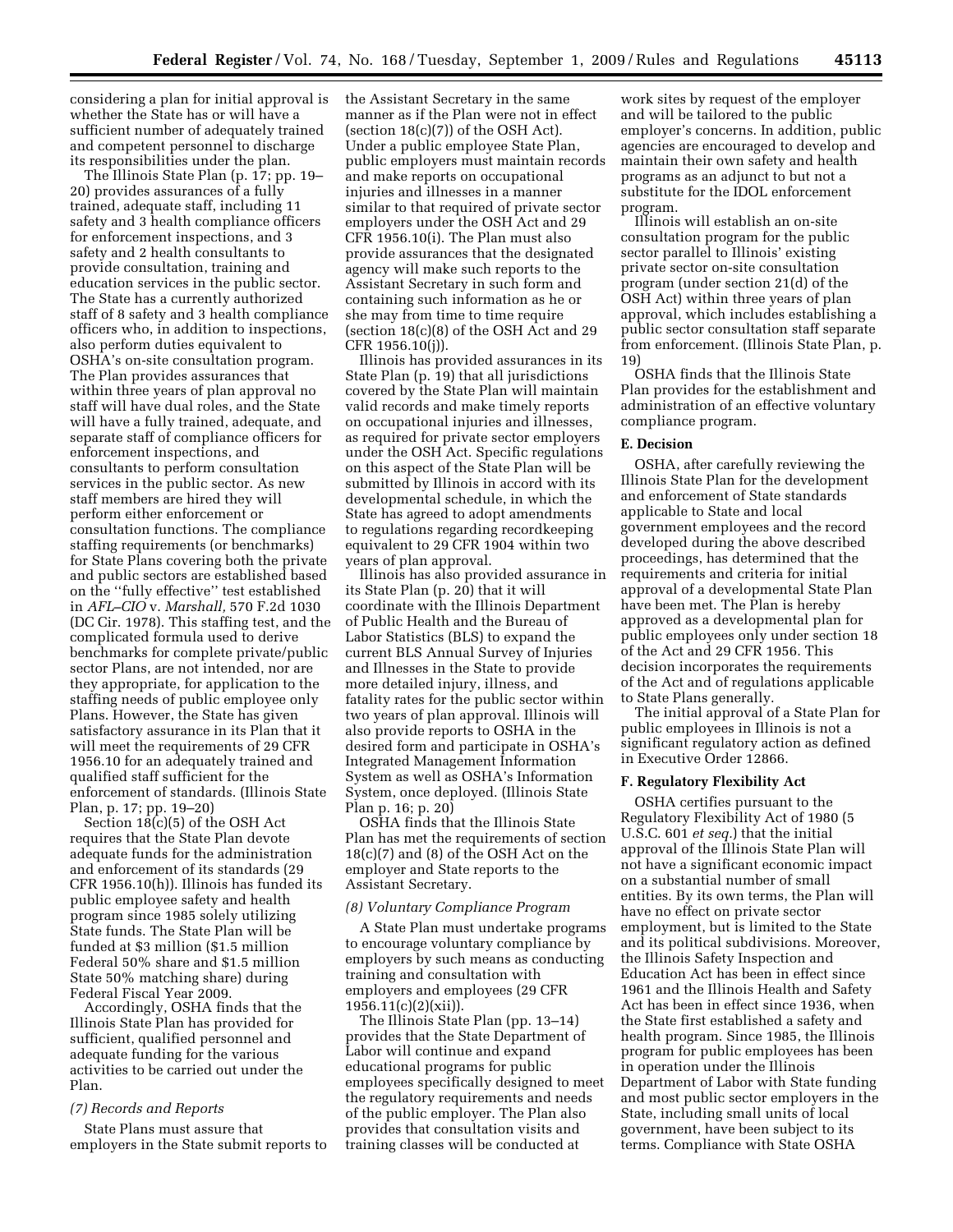standards is required by State law; Federal approval of a State Plan imposes regulatory requirements only on the agency responsible for administering the State Plan. Accordingly, no new obligations would be placed on public sector employers as a result of Federal approval of the Plan.

## **G. Federalism**

Executive Order 13132, ''Federalism,'' emphasizes consultation between Federal agencies and the States and establishes specific review procedures the Federal government must follow as it carries out policies which affect State or local governments. OSHA has consulted extensively with Illinois throughout the development, submission and consideration of its proposed State Plan. Although OSHA has determined that the requirements and consultation procedures provided in Executive Order 13132 are not applicable to initial approval decisions under the Act, which have no effect outside the particular State receiving the approval, OSHA has reviewed today's Illinois initial approval decision, and believes it is consistent with the principles and criteria set forth in the Executive Order.

#### **H. Effective Date**

OSHA's decision granting initial Federal approval to the Illinois State Plan for public employees only is effective September 1, 2009. Although the State has had a program in effect for many years, modification of the program will be required over the next three years by today's decision. Federal 50% matching funds have been explicitly provided in the U.S. Department of Labor's FY 2009 appropriation. Notice of proposed initial approval of the plan was published in both the **Federal Register** and in the *Daily Herald*  newspaper in Illinois with requests for comment. No comments opposing initial approval of the Plan were received, and OSHA believes that no party is adversely affected by initial approval of the Plan. OSHA therefore finds, pursuant to section 553(d) of the Administrative Procedures Act, that good cause exists for making Federal approval of the Illinois Public Employee Only State Plan effective upon publication in today's **Federal Register.** 

### **I. Authority and Signature**

This document was prepared under the direction of Jordan Barab, Acting Assistant Secretary of Labor for Occupational Safety and Health. It is issued under Section 18 of the Occupational Safety and Health Act of 1970, (29 U.S.C. 667), 29 CFR parts 1956

and 1902, and Secretary of Labor's Order No. 5–2007 (72 FR 31160).

Signed at Washington, DC, this 26th day of August 2009.

#### **Jordan Barab,**

*Acting Assistant Secretary of Labor for Occupational Safety and Health.* 

### **List of Subjects in 29 CFR 1956**

Administrative practice and procedure, Government employees, Intergovernmental relations, Law enforcement, Occupational safety and health.

For the reasons set out in the preamble, 29 CFR part 1956 is amended as follows:

## **PART 1956—[AMENDED]**

■ 1. The authority citation for part 1956 is revised to read as follows:

**Authority:** Section 18 of the Occupational Safety and Health Act of 1970, (29 U.S.C. 667), 29 CFR 1902, 1952, and 1955, and Secretary of Labor's Order No. 5–2007 (72 FR 31160).

■ 2. Subpart I is added to read as follows:

### **Subpart I—Illinois**

Sec.

- 1956.80 Description of the plan as initially approved.
- 1956.81 Developmental schedule.
- 1956.82 [Reserved]
- 1956.83 [Reserved]
- 1956.84 Location of plan for inspection and copying.

### **Subpart I—Illinois**

## **§ 1956.80 Description of the plan as initially approved.**

*(a) Authority and scope.* The Illinois State Plan for Public Employee Occupational Safety and Health received initial OSHA approval on September 1, 2009. The Plan designates the Illinois Department of Labor as the State agency responsible for administering the Plan throughout the State. The Plan includes as enabling legislation the Illinois Safety Inspection and Education Act (SIEA) [820 ILCS 220] and the Illinois Health and Safety Act (HSA) [820 ILCS 225]. Under the legislation, the State Director of Labor has full authority to adopt, enforce and administer all laws and rules protecting the safety and health of all employees of the State and its political subdivisions under the Illinois Public Employee Only State Plan.

*(b) Standards.* Illinois has adopted State standards identical to OSHA occupational safety and health standards promulgated through September 30, 2005. The State Plan

provides that these standards will be updated within one year of plan approval and future OSHA standards and revisions will be adopted by the State within six months of Federal promulgation, in accordance with 29 CFR 1953.5. Any emergency temporary standards will be adopted within 30 days of Federal adoption. The State will adopt Federal OSHA standards in accordance with the provisions of the Illinois Health and Safety Act [820 ILCS 225/4.1]. The Plan also provides for the adoption of alternative or different occupational safety and health standards by the Director of Labor, where no Federal standards are applicable to the conditions or circumstances or where standards more stringent than Federal are deemed appropriate.

*(c) Variances.* The Plan includes provisions for the granting of permanent and temporary variances from State standards in terms substantially similar to the variance provisions contained in the OSH Act. The State provisions require employee notification of variance applications as well as employee rights to participate in hearings held on variance applications. Variances may not be granted unless it is established that adequate protection is afforded employees under the terms of the variance. The State has committed to amend its current variance procedures at 56 ILAC 350.40 to bring them into conformance with Federal procedures at 29 CFR 1905 within two years of plan approval.

*(d) Employee notice and discrimination protection.* The Plan provides for notification to employees of their protections and obligations under the Plan by such means as the State poster and required posting of notices of violations. The Plan also provides for protection of employees against discharge or discrimination resulting from exercise of their rights under the State's Acts in terms similar to section 11(c) of the OSH Act. The SIEA provides that an employee who believes that he or she has been discharged or otherwise discriminated against by any person in violation of this section may, within 30 calendar days after the violation occurs, file a complaint with the Director of Labor alleging the discrimination. The Plan provides that the Director shall investigate such complaints as appropriate and make a determination within 90 days. If the Director determines that the provisions of this section have been violated, the Director shall bring an action in the circuit court for appropriate relief.

*(e) Inspections and enforcement.* The Plan provides for inspection of covered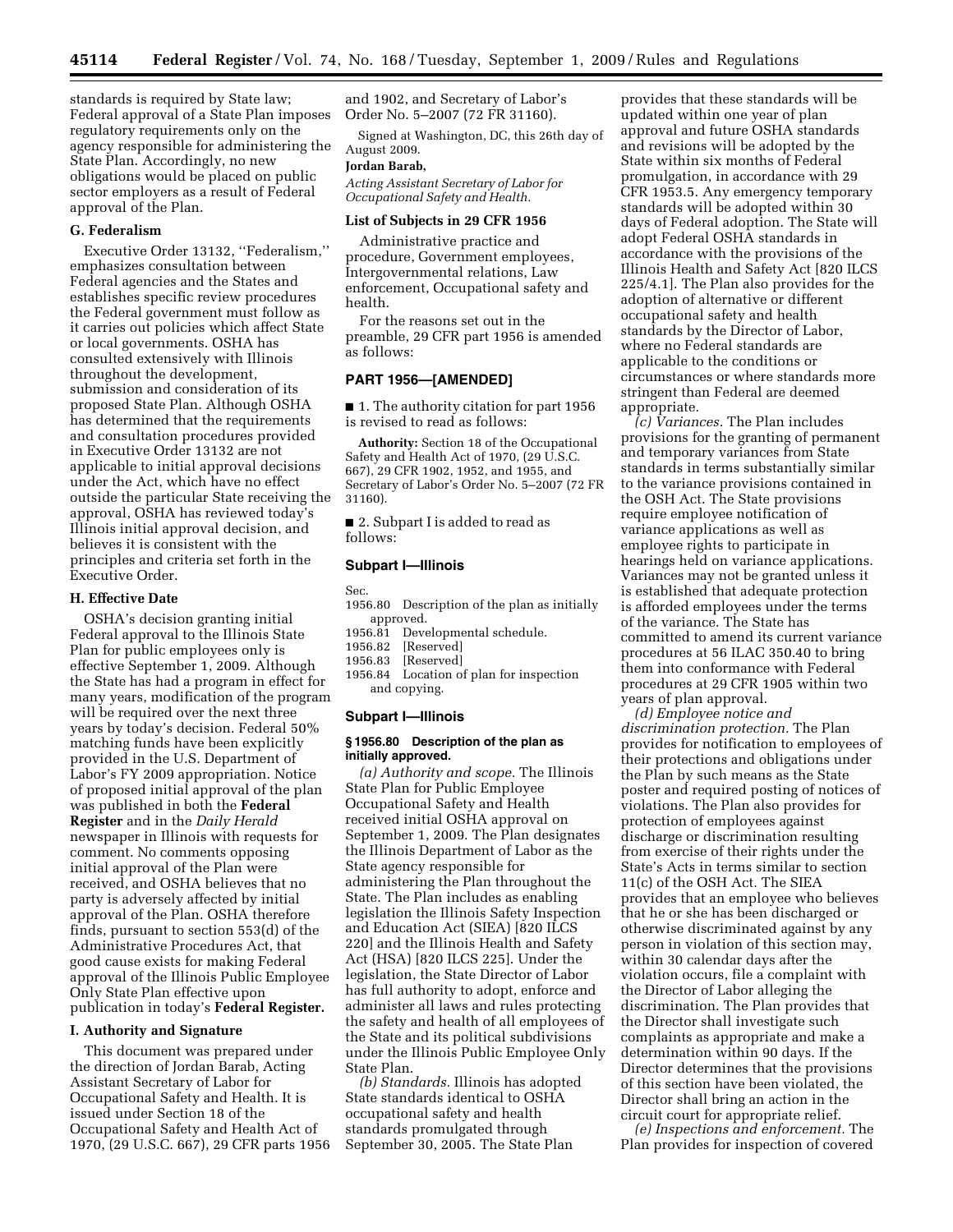workplaces, including inspections in response to employee complaints by the Department of Labor. If a determination is made that an employee complaint does not warrant an inspection, the complainant shall be notified, in writing, of such determination and afforded an opportunity to seek informal review of the determination. The Plan provides the opportunity for employer and employee representatives to accompany the inspector during an inspection for the purpose of aiding in the inspection and in the absence of such a representative, the right to interview a reasonable number of employees during the inspection. The Plan also provides for the right of entry for inspection and prohibition of advance notice of inspection. The Director of Labor is responsible for all enforcement actions, including the issuance of all citations which must specify the abatement period, posting requirements, and the employer's and employees' right to contest any or all citations. Although the Plan contains authority for a system of first-instance monetary penalties, in practice it is the State's intent to issue monetary penalties only for failure to correct and egregious violations. The State has discretionary authority for civil penalties of not more than \$10,000 for repeat and willful violations. Serious and other-than-serious violations may be assessed a penalty of up to \$1,000 per violation and failure-to-correct violations may be assessed a penalty of up to \$1,000 per violation per day. In addition, any public employer who willfully violates any standard, rule, or order can be charged by the Attorney General with a Class 4 felony if that violation causes death to any employee.

*(f) Review procedures.* Although the Director has statutory responsibility for both the enforcement and the appeals process (820 ILCS 220/2.4), in practice, Administrative Law Judges (ALJ) hear contested cases without any oversight or review by the Director. The State will make appropriate changes to its regulations and procedures to ensure the separation of these functions and the independence of the adjudicatory process within one year of plan approval. The Director of Labor will remain responsible for the enforcement process, including the issuance of citations and penalties, and their defense, if contested. Public employers or their representatives who receive a citation or a proposed penalty may within 15 working days contest the citation, proposed penalty and/or abatement period and request a hearing before an Administrative Law Judge.

Any public employee or representative may within 15 working days request a hearing before an ALJ regarding the reasonableness of the abatement period. Informal review prior to contest may also be requested at the division level. The ALJ's decision is subject to appeal to the courts.

*(g) Staffing and resources.* The Plan further provides assurances of a fully trained, adequate staff within three years of plan approval, including 11 safety and 3 health compliance officers for enforcement inspections, and 3 safety and 2 health consultants to perform consultation services in the public sector. The State has assured that it will continue to provide a sufficient number of adequately trained and qualified personnel necessary for the enforcement of standards as required by 29 CFR 1956.10. The State has also given satisfactory assurance of adequate funding to support the Plan.

*(h) Records and reports.* The Plan provides that public employers in Illinois will maintain appropriate records and make timely reports on occupational injuries and illnesses in a manner substantially identical to that required for private sector employers under Federal OSHA. Illinois has assured that it will coordinate with the Illinois Department of Health to expand its participation in the Bureau of Labor Statistics Annual Survey of Injuries and Illnesses to include public sector employers. The State will comply with the provisions of 29 CFR 1904.7, which allow full employee and employee representative access, including employee's names, to the log of workplace injuries and illnesses; and will amend its recordkeeping regulations within two years of plan approval. The Plan also contains assurances that the Director of Labor will provide reports to OSHA in such form as the Assistant Secretary may require, and that Illinois will participate in OSHA's Integrated Management Information System as well as it successor, OSHA Information System, once deployed.

*(i) Voluntary compliance programs.*  The Plan provides that training will be provided to public employers and employees; a separate on-site consultation program in the public sector will be established to provide services to public employers who request assistance; and all State agencies and political subdivisions will be encouraged to develop and maintain internal safety and health programs as an adjunct to, but not a substitute for, the Director of Labor's enforcement.

# **§ 1956.81 Developmental schedule.**

The Illinois State Plan is developmental. The following is a schedule of major developmental steps as provided in the Plan that will be accomplished within three years of plan approval:

(a) Illinois will adopt standards identical to or at least as effective as the applicable existing OSHA standards and revise the Rules of Procedures in Administrative Hearings (56 ILAC 120), clarifying the separation of the enforcement role of the Director of Labor from the adjudicatory role in contested cases, within one year after plan approval.

(b) Illinois will update and adopt amendments to the Illinois Administrative Rules (56 ILAC 350) regarding identical standards, variances, inspections, review system for contested cases and employee access to information equivalent to 29 CFR parts 1903, 1905, 1911 and 2200 within two years after plan approval.

(c) Illinois will adopt amendments to rules regarding recordkeeping substantially identical to 29 CFR part 1904 within two years after plan approval.

(d) An annual performance plan will be developed and submitted with the FY 2010 Grant Application. The performance plan will focus on achievement of developmental steps and activity reporting until such time as the program is fully operational, at which point objective, results-oriented performance goals will be established.

(e) Illinois will develop an inspection scheduling system that targets high hazard establishments within two years of plan approval.

(f) Illinois will develop a comprehensive field operations manual that is at least as effective as the Federal Field Operations Manual within two years after plan approval.

(g) Illinois will begin hiring critical program management staff and filling current vacancy positions within 30 days of plan approval.

(h) Illinois will hire the additional Enforcement program field and support staff within two years of plan approval.

(i) Illinois will fully implement and staff a public employer/employee Consultation program equivalent to 29 CFR part 1908, and training and education programs separate from Enforcement, within three years after plan approval.

(j) Illinois will have an authorized compliance staff of 11 Safety Inspectors and 3 Industrial Hygienists (nonsupervisory) and a public sector consultation staff of 3 Safety Consultants and 2 Industrial Hygiene